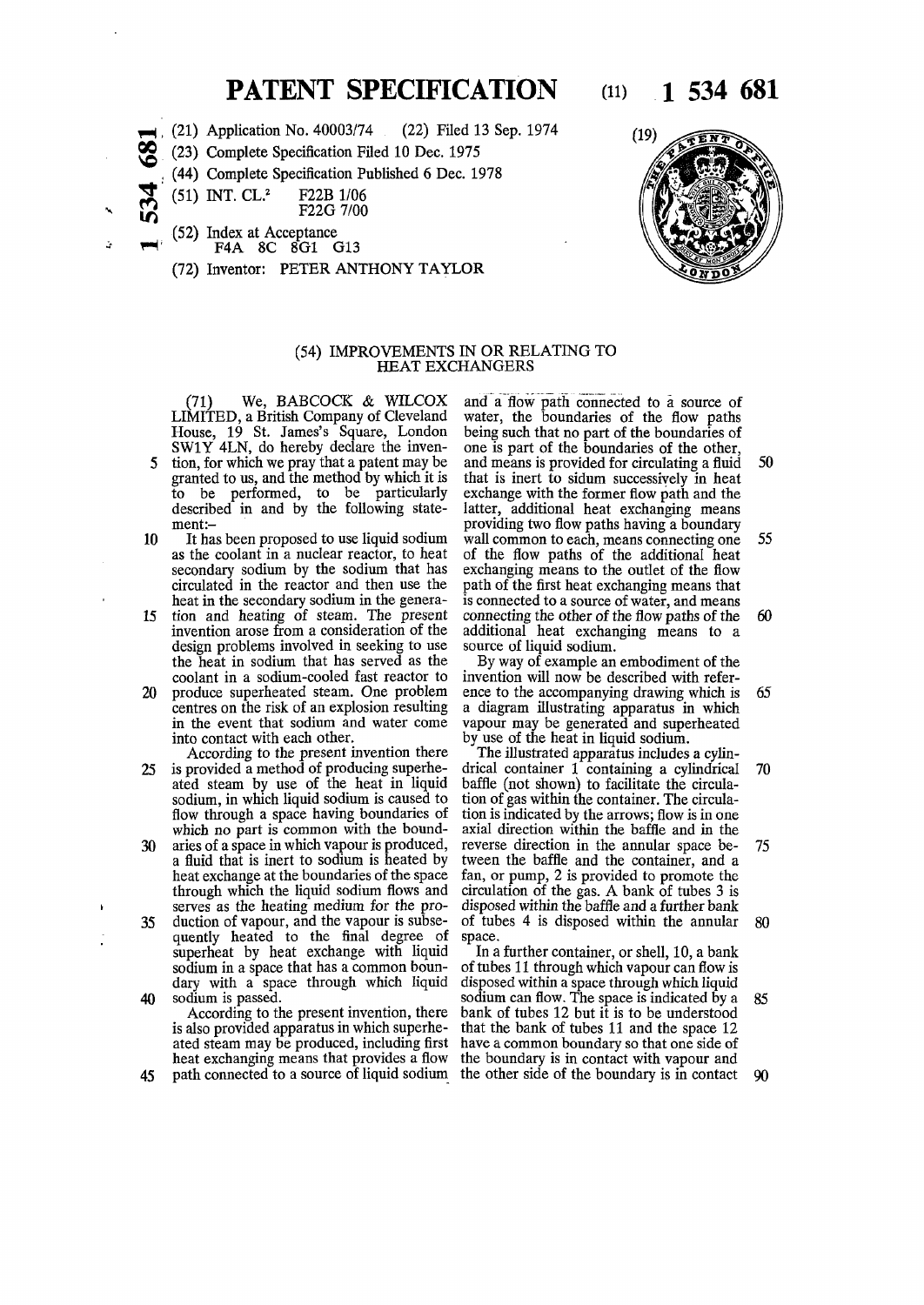with sodium. A connection 14 is provided to lead sodium that has passed through that space 12 to the tube bank 3 in the container 1. The other tube bank in the container is

5 connected to a water supply through the duct 5. In operation of the apparatus, liquid

sodium that has been heated by heat exchange with liquid sodium that has served

- 10 as coolant in a sodium cooled fast reactor is passed through the space 12 in the shell 10, then through the tube bank 3 in the cylindrical container 1, and then returned to the reactor. Water is supplied to the other bank
- 15 of tubes 4 in the cylindrical container 1 and the gas in the container is circulated to transfer heat from the sodium to the water to produce vapour, which may be saturated or superheated. The vapour then passes
- 20 through the tubes 11 in the shell 10 to achieve its final degree of superheat. Between leaving the cylindrical container 1 and entering the shell 10 the steam may be used, provided that the fluid that subsequently 25 enters the tubes 11 in the shell 10 is not in a
	- liquid condition. In the apparatus that has been described, heat exchange between water and sodium is
- effected through the intermediary of a gas, 30 so that the water path and the sodium path do not have a common boundary, and the chances of excessive conditions resulting from the interaction of sodium with water are restricted. In the shell 10, however, no
- 35 intermediary is used, so that a flaw in the common boundary could result in a reaction between the sodium and steam. The troubles resulting from the leakage of steam into sodium are, however, considered to be less
- 40 serious in pressure generation and in metal wastage than the troubles likely to result from the leakage of water into sodium. Moreover, the uncertainties associated with the use of sodium as the heating medium in
- 45 the generation and superheating of steam are mostly connected with the steam generating surfaces.

It will be realised that the size of a heat exchanger in which heat exchange is

- 50 effected through the intermediary of a gas is greater than that of a heat exchanger in which the use of gas is dispensed with, so that effecting superheating without the use of a gas makes possible the use of a heat
- **55** exchanger smaller than would be required if the total heat exchange were effected through a circulating gas. The power required to circulate the gas is also less. Moreover, the size of the heat exchanger in
- 60 which gas acts as a heat exchange medium depends upon the temperature difference between the fluids between which it is transferring heat and this is greater, and the size of the vessel therefore less, when one of the
- 65 fluids is water than when one of the fluids is

superheated steam. The use of gas would therefore, be comparatively less effective in the heating of steam.

The apparatus that has been described may be used for superheating steam in once 70 through and forced circulation boilers as well as in "hybrid" or partial recirculation boilers.

In the embodiment described, gas has been mentioned as the intermediate fluid in 75 the heating of the water by the heat in sodium. It is envisaged that other fluids, such as a gas suspension, molten salt, or oil, that are inert to liquid sodium, might be used as alternatives. 80

Attention is drawn under Section 9 of the Patents Act 1949 to patent No. 1,109,395. WHAT WE CLAIM IS:-

1. A method of producing superheated steam by use of the heat in liquid sodium, in 85 which liquid sodium is caused to flow through a space having boundaries of which no part is common with the boundaries of a space in which vapour is produced, a fluid that is inert to sodium is heated by heat 90 exchange at the boundaries of the space through which the liquid sodium flows and serves as the heating medium for the production of vapour, and the vapour is subsequently heated to the final degree of 95 superheat by heat exchange with liquid sodium in a space that has a common boundary with a space through which liquid sodium is passed.

2. A method as claimed in Claim 1 in 100 which the vapour that is subsequently heated by liquid sodium is initially superheated steam.

3. A method as claimed in either of the preceding claims in which the liquid sodium 105 that has been cooled by heating vapour serves subsequently as the source of heat for the inert fluid.

4. A method as claimed in any of the preceding claims in which the heat in the 110 liquid sodium has been derived by heat exchange with liquid sodium that has served as coolant in a nuclear reactor.

5. Apparatus in which superheated steam may be produced, including first heat 115 exchanging means that provides a flow path connected to a source of liquid sodium and a flow path connected to a source of water, the boundaries of the flow paths being such that no part of the boundaries of one is part of 120 the boundaries of the other, and means is provided for circulating a fluid that is inert to sodium successively in heat exchange with the former flow path and the latter, additional heat exchanging means providing two 125 flow paths having a boundary wall common to each, means connecting one of the flow paths of the additional heat exchanging means to the outlet of the flow path of the first heat exchanging means that is con- 130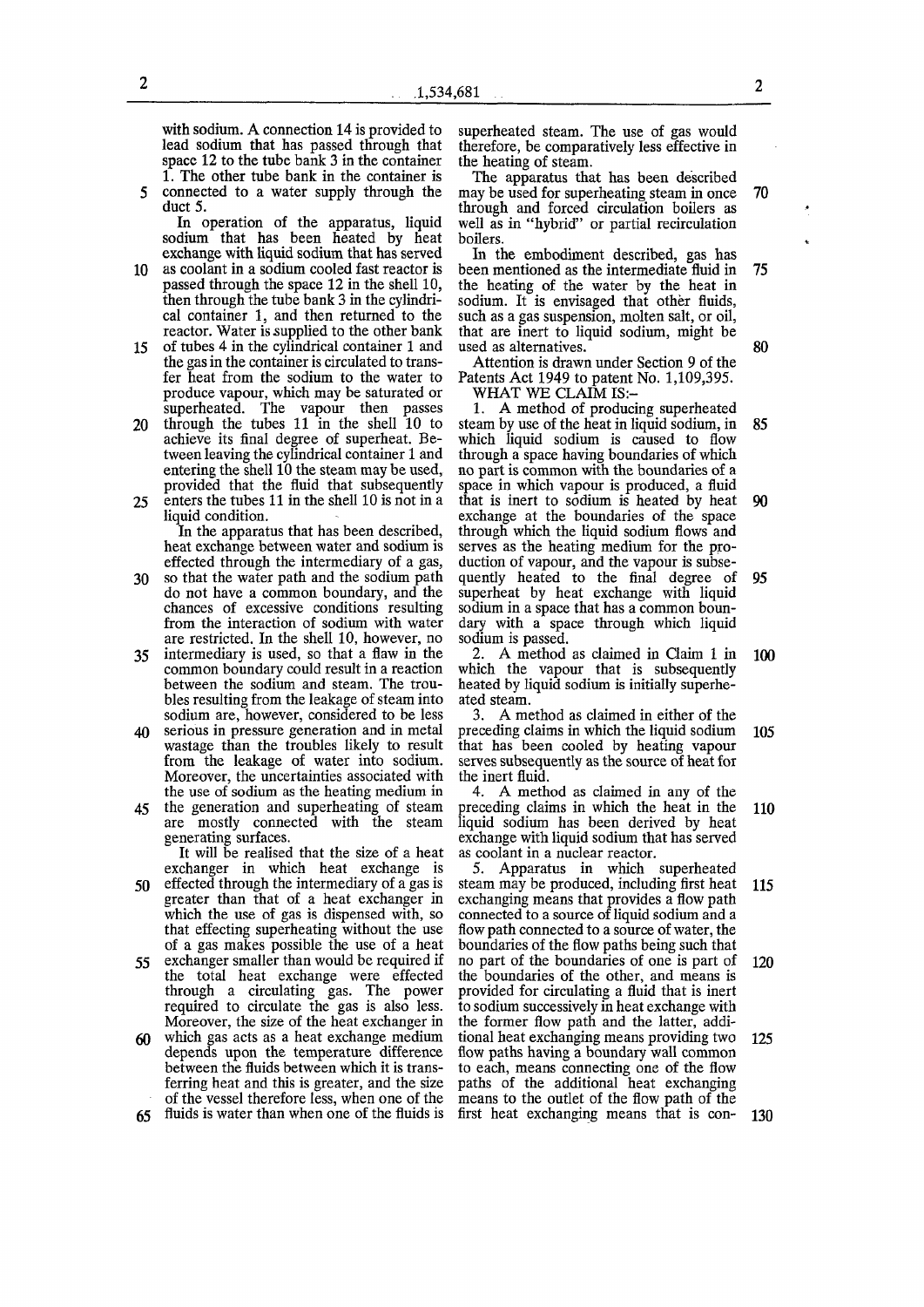nected to a source of water, and means connecting the other of the flow paths of the additional heat exchanging means to a

à

source of liquid sodium. **5** 6. Apparatus as claimed in Claim 5 in which the flow path of the first heat exchanging means that is connected to a source of

liquid sodium is formed from tubes, the further flow path that is connected to a 10 source of water is formed from tubes, the tubes are disposed in a single container, and baffle means disposed in the container define a flow path such that the inert fluid may be circulated in the container succes-15 sively over tubes that are connected to a source of sodium and over tubes that are connected to a source of water.

7. Apparatus as claimed in either of Claims 5 and 6 in which the source of liquid sodium for the first heat exchange means is 20 the flow path of the additional heat exchange means that is connected to a source of sodium.

8. A method of producing superheated steam substantially as described with refer- ; 25 ence to, and as illustrated by, the accompanying drawing.

> Agent for the Applicants R. A. E. SINNETT Chartered Patent Agent. 30

Printed for Her Majesty's Stationery Office, by Croydon Printing Company Limited, Croydon, Surrey, 1978. Published by the Patent Office, 25 Southampton Buildings, London, WC2A 1 AY, from which copies may be obtained.